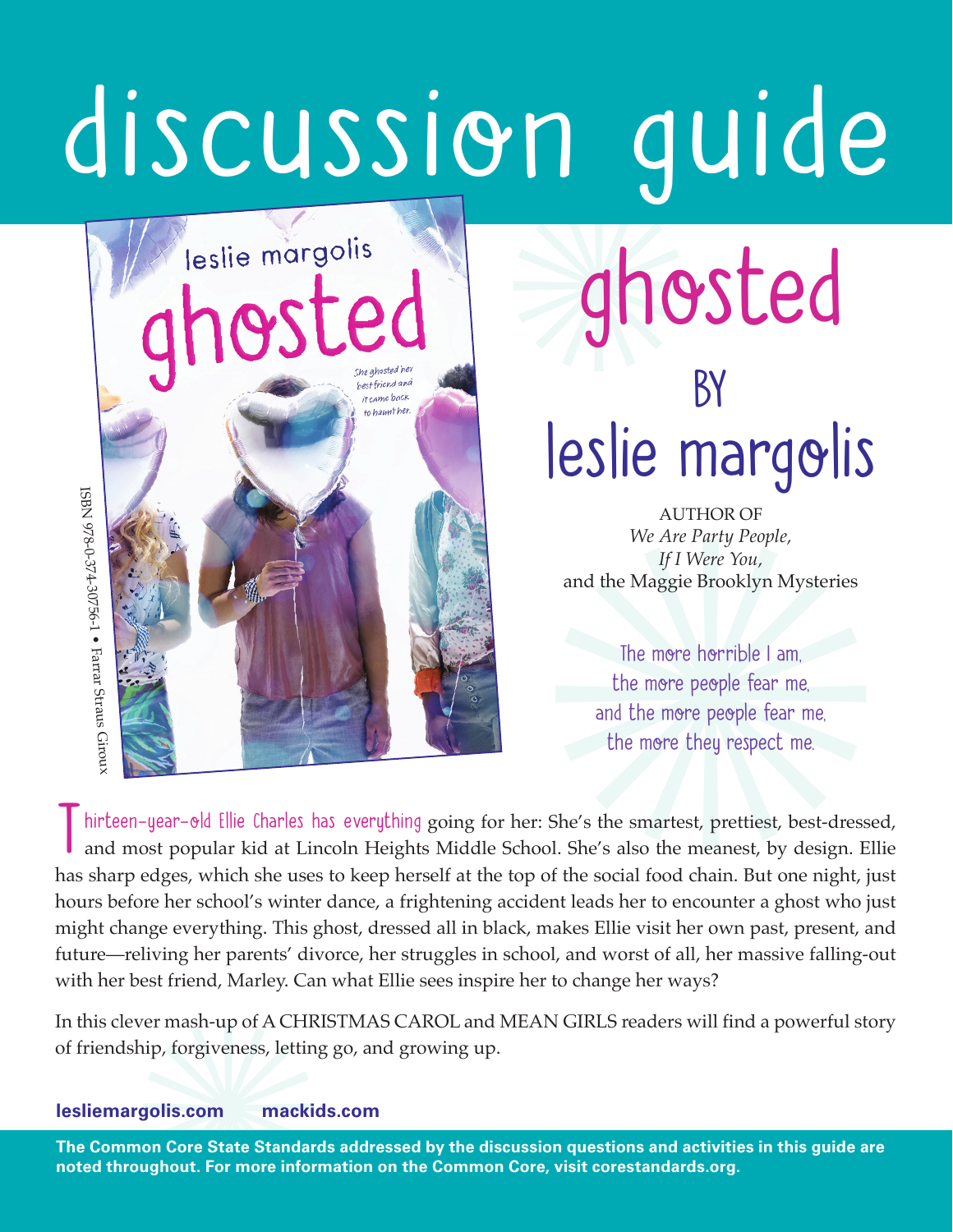### discussion questions

Unless otherwise noted, all discussion questions are aligned with the following standards: **CCSS.ELA-LITERACY.RL.5.1; CCSS.ELA-LITERACY.RL.6.1; CCSS.ELA-LITERACY.RL.7.1; CCSS.ELA-LITERACY.RL.8.1** 

- ✺ How does Ellie Charles describe herself in chapter 1? What examples does she give to support her perceived social status?
- ✺ Ellie reveals that she secretly enjoys making people cry and instilling fear in her peers. How is this character trait evident in her behavior at the dance committee meeting? How does Ellie benefit from her behavior in the meeting?
- ✺ Who is Reese and how does she interact with Ellie as the backdrops for the dance are being shared with the dance committee?
- ✺ Though Ellie has ordered all cell phones turned off at the committee meeting, her cell phone rings. Who is calling Ellie? What is revealed about the relationship between Ellie and the caller?
- ✺ Ellie designates the lion's share of the preparation for the dance to other committee members. What one task does she insist on doing herself? What happens as a result of Ellie taking care of the task?
- ✺ When does the Girl in Black appear in the story? Describe her attitude toward Ellie.
- ✺ As the story shifts from a middle school gym to a time in Ellie's past, the style of the story shifts from realism to fantasy. Cite examples from the text that indicate the move into the realm of illusion.
- ✺ Why did Ellie react with dread when she visited the scene of a younger Ellie and her friend Marley making friendship bracelets on the floor of Ellie's bedroom?
- her and father split. Her father tells the younger Ellie<br>this scene as the moment her dad said goodbye to<br>Ellie's feelings about her father accurate?<br>iew days before Christmas. How are Marley and her fathers<br>om during this ✺ Ellie relives the night her mother and father split. Her father tells the younger Ellie goodbye. The older Ellie sees this scene as the moment her dad said goodbye to fatherhood. In what ways are Ellie's feelings about her father accurate?
- ✺ Ellie's parents separate just a few days before Christmas. How are Marley and her fathers supportive of Ellie and her mom during this difficult time?
- ✺ Describe Ellie's personality shift when Christmas gifts are exchanged. Why does she react so strongly to the present from her mother?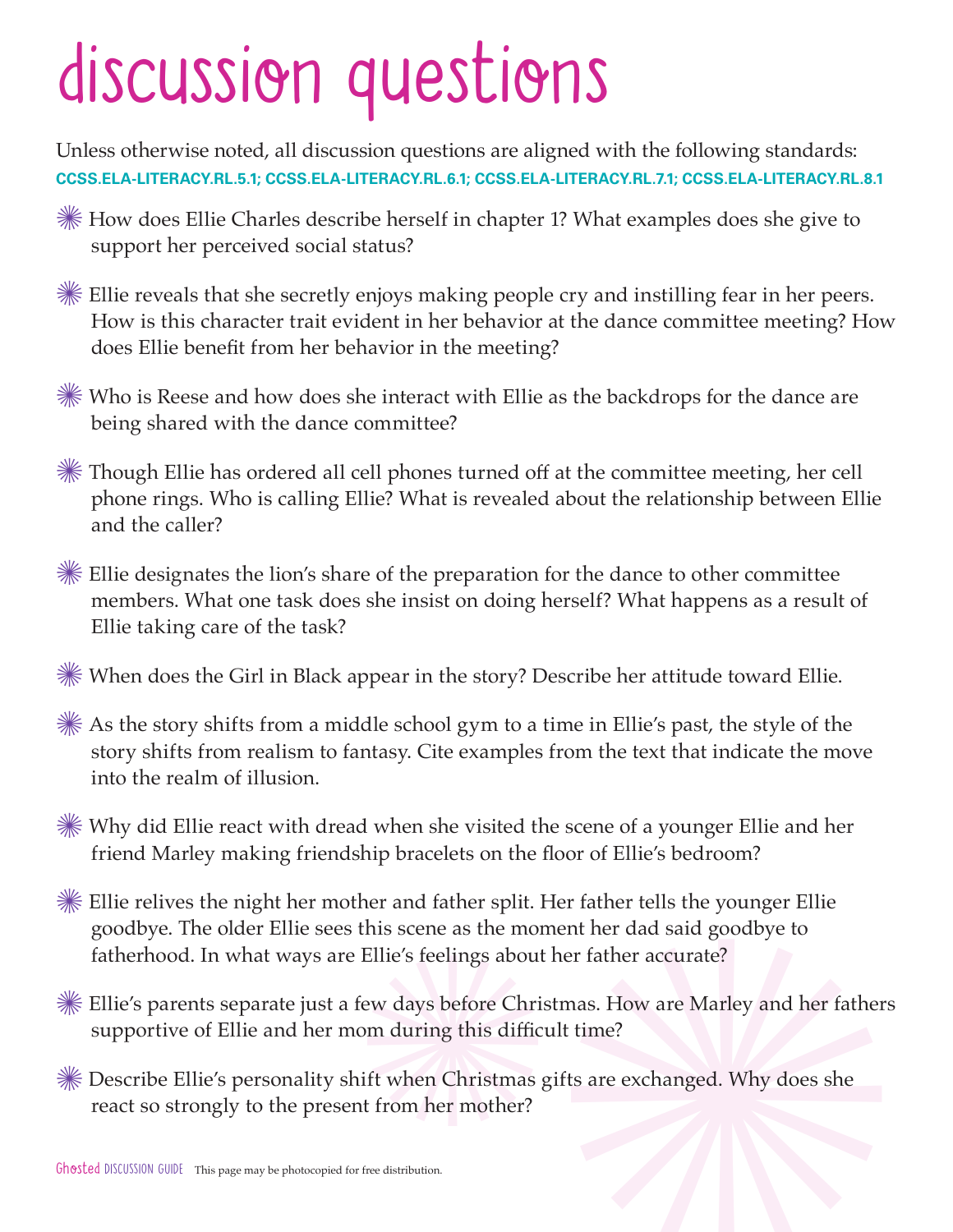✺ Who is Nicky Braun and how does the scene with Nicky and Ellie at the father-daughter dance influence Ellie's perspective?

✺ Ellie sees middle school as an opportunity to reinvent herself. While Marley is away at summer camp, what steps does Ellie take to become a different, less vulnerable version of herself?

✺ Ellie's best friend, Marley, is the one holdover from Ellie's past life. Give examples from the story that illustrate the growing divide in Ellie and Marley's friendship as Ellie develops a new personality.

✺ As an older Ellie looks at a younger Ellie, she realizes that Marley never betrayed her. What does Ellie do to Marley that is the ultimate betrayal in a friendship? Why do you think Ellie acted in this manner?

✺ What is the fallout for Marley after Ellie's cruel behavior on social media?

✺ After demeaning Serena by "testing" her, Ellie reflects that, "Making other people feel bad and weak distracts me from my own pain." Discuss how Ellie's statement about herself reveals the true source of her cruelty and how her approach affects her relationships.

✺ What new insights does Ellie gain upon reliving the scene in the gym with the dance committee when the mural was destroyed?

✺ Compare Nikka Prune's behavior to Ellie with Ellie's behavior toward others. How are the two characters similar? What makes them different from each other? **CCSS.ELA-LITERACY.RL.5.3; CCSS.ELA-LITERACY.RL.6.3**

✺ As Ellie "visits" the scene of her vacationing in Hawaii, she realizes her behavior toward her mother mirrors the way Ellie's father treats her. Why do you think Ellie treats her mother this way?

✺ What does Ellie discover about the Girl in Black when the two girls fast-forward to senior prom? What does the Girl in Black share about her life after her friendship with Ellie?

✺ What lessons does Ellie learn on her journey to her past, present, and future that alter her current behaviors? How do these lessons change her life and relationships?

t the Girl in Black when the two girls fast-forward to senior<br>Black share about her life after her friendship with Ellie?<br>on her journey to her past, present, and future that alter<br>o these lessons change her life and relat The discussion questions and activities in this guide were created by Leigh Courtney, Ph.D. She teaches in the Global Education program at a public school in San Diego, California. She holds both master's and doctoral degrees in education with an emphasis on curriculum and instruction.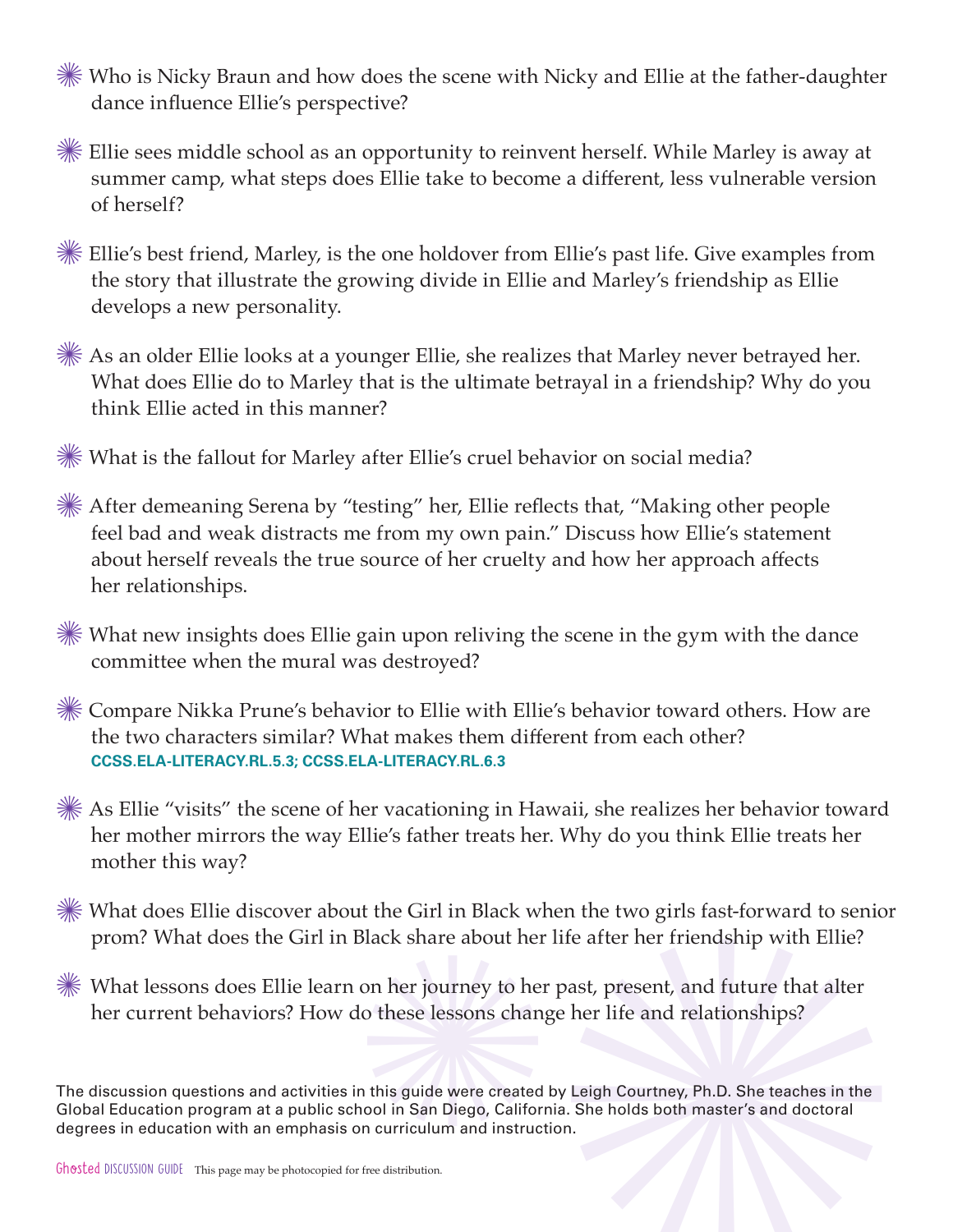## activities

#### POV

For the Search of View. We hear about her thoughts and feelings in the life with the Girl in Black. Her mean girl side is especially eater kids are sharing the murals they created for the ts to stand up to Ellie and her at *Ghosted* is written from Ellie's point of view. We hear about her thoughts and feelings in the present day and as she reviews her life with the Girl in Black. Her mean girl side is especially apparent in the scene where the theater kids are sharing the murals they created for the middle school dance. Reese attempts to stand up to Ellie and her atrocious behavior. Imagine what Reese was thinking and feeling during this scene. Using information from the book and some creativity, rewrite the scene in the gym between Reese and Ellie from Reese's point of view.

**CCSS.ELA-LITERACY.W.5.3; CCSS.ELA-LITERACY.W.6.3; CCSS.ELA-LITERACY.W.7.3; CCSS.ELA-LITERACY.W.8.3**

### Anti-Bullying Skits

Ellie is a bully. She has gained this status from selecting targets to torment and manipulating bystanders to support her actions. Work in small groups to create short skits about bullying. Make sure to include characters that represent a bully, a target, and bystanders. Present a problem and a solution in your scene. Share your skits with the class and discuss the solutions illustrated in each scene.

**CCSS.ELA-LITERACY.SL.5.4; CCSS.ELA-LITERACY.SL.6.4; CCSS.ELA-LITERACY.SL.7.4; CCSS.ELA-LITERACY.SL.8.4**

#### Poster Power

Create anti-bullying posters that convey a strong message through a short phrase and a graphic. What words could you use to reject bullying while promoting positivity? Hang your posters in your classroom and around the school after they are designed.

#### Turning Point

es in Ellie's past, pres<br>Ellie? Write an opinio<br>ted and the valuable<br>ACY.W.7.1: CCSS.ELA-LITE The Girl in Black escorts Ellie through several pivotal scenes in Ellie's past, present, and future. Which encounter was the most transformative for Ellie? Write an opinion piece about what you believe to be the most significant scene Ellie visited and the valuable lesson she learned. Include reasons and examples for your opinion.

**CCSS.ELA-LITERACY.W.5.1; CCSS.ELA-LITERACY.W.6.1; CCSS.ELA-LITERACY.W.7.1; CCSS.ELA-LITERACY.W.8.1**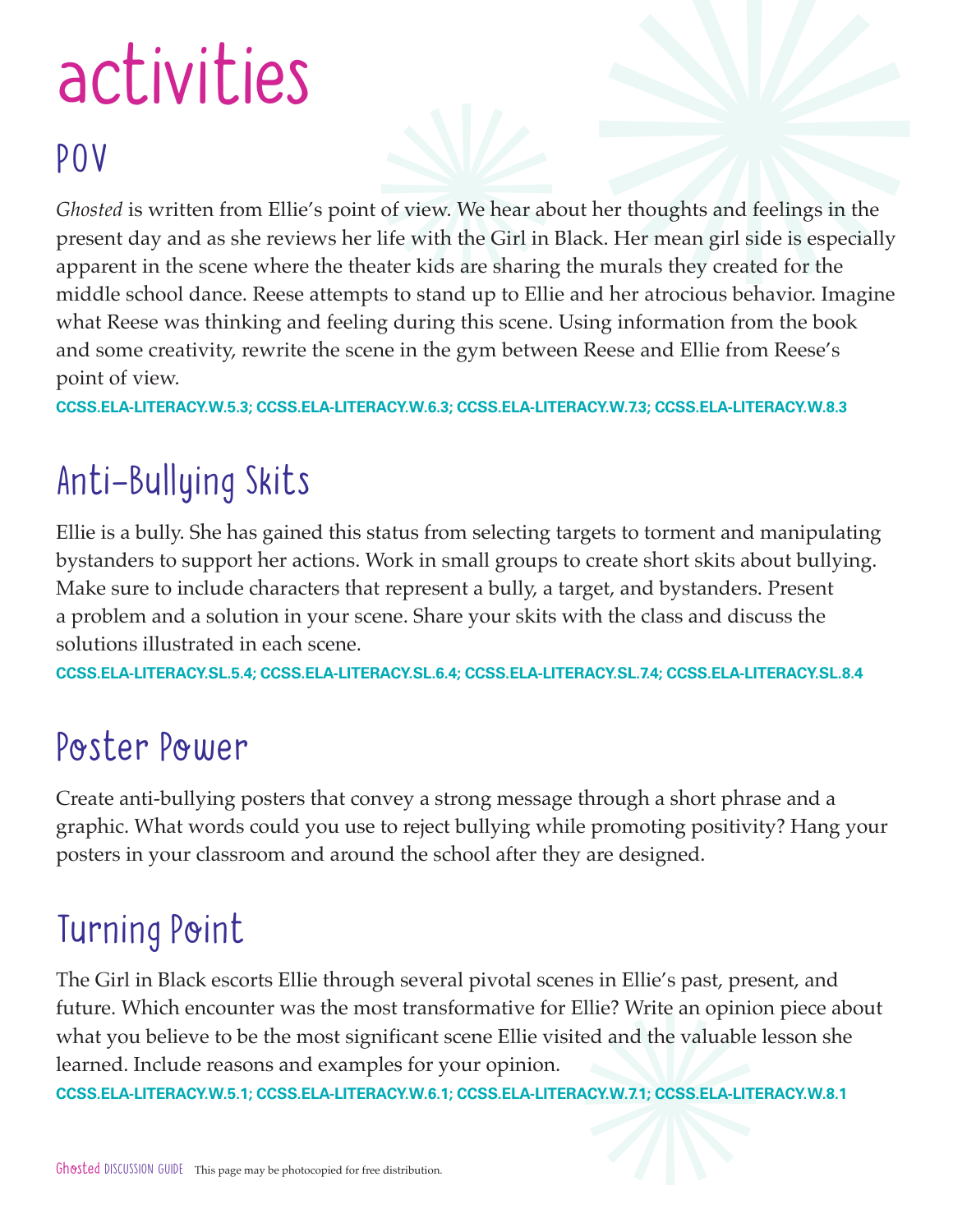name: **\_\_\_\_\_\_\_\_\_\_\_\_\_\_\_\_\_\_\_\_\_\_\_\_\_\_\_\_\_\_\_\_\_\_\_\_\_\_\_\_\_\_\_\_\_\_\_\_\_\_\_\_\_\_\_\_\_\_\_\_\_\_\_\_\_\_\_\_\_\_\_**

## understanding symbols

Symbols are used in *Ghosted* to convey the importance of specific themes and emotions. Think about the story's symbols listed below. What does each one represent? What role does each play in Ellie's journey of self-discovery?

**CCSS.ELA-LITERACY.RL.5.2; CCSS.ELA-LITERACY.RL.6.2; CCSS.ELA-LITERACY.RL.7.2; CCSS.ELA-LITERACY.RL.8.2**

| The symbol             | What it<br>represents | The significance<br>of the symbol |
|------------------------|-----------------------|-----------------------------------|
| Ellie's quilt          |                       |                                   |
| The sourdough<br>bread |                       |                                   |
| The purple bike        |                       |                                   |
| Ursula the<br>unicorn  |                       |                                   |